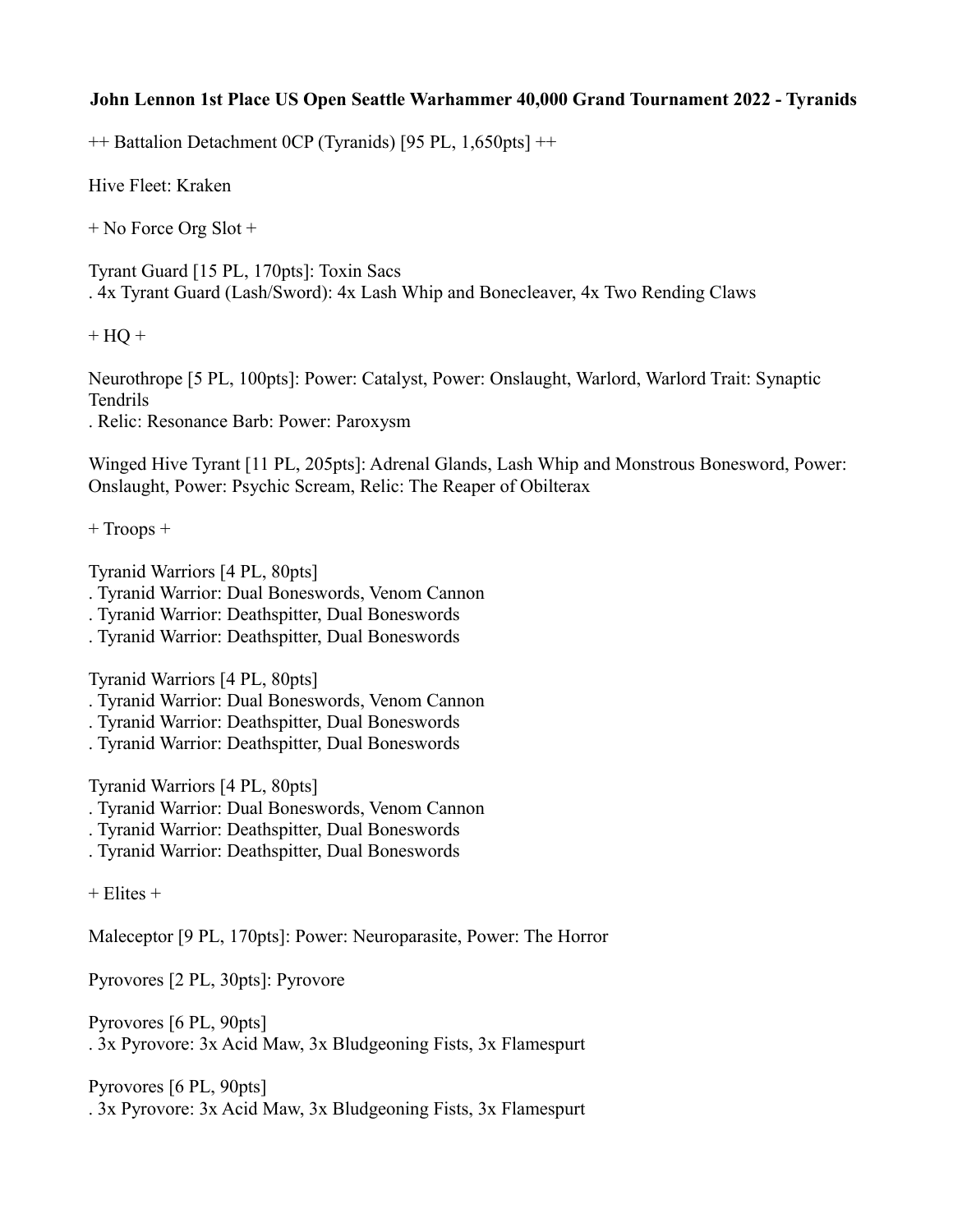Venomthropes [5 PL, 105pts] . 3x Venomthrope: 3x Toxic Lashes

+ Fast Attack +

Raveners [8 PL, 150pts]

- . Ravener: Deathspitter, Two Rending Claws
- . Ravener: Deathspitter, Two Rending Claws
- . Ravener: Deathspitter, Two Rending Claws
- . Ravener: Deathspitter, Two Rending Claws
- . Ravener: Deathspitter, Two Rending Claws

Raveners [8 PL, 150pts]

- . Ravener: Deathspitter, Two Rending Claws
- . Ravener: Deathspitter, Two Rending Claws
- . Ravener: Deathspitter, Two Rending Claws
- . Ravener: Deathspitter, Two Rending Claws
- . Ravener: Deathspitter, Two Rending Claws

Raveners [8 PL, 150pts]

- . Ravener: Deathspitter, Two Scything Talons
- . Ravener: Deathspitter, Two Scything Talons
- . Ravener: Deathspitter, Two Scything Talons
- . Ravener: Deathspitter, Two Scything Talons
- . Ravener: Deathspitter, Two Scything Talons

++ Patrol Detachment -2CP (Tyranids) [17 PL, 350pts, -1CP] ++

+ Configuration +

Hive Fleet: Kraken

+ Stratagems +

Hive Predator [-1CP]: Extra Warlord Trait

 $+$  HQ  $+$ 

Hive Tyrant [9 PL, 190pts]: 2x Heavy Venom Cannon, Power: Onslaught, Power: Paroxysm, Relic: Pathogenesis, Warlord Trait: Direct Guidance

+ Troops +

Gargoyles [4 PL, 80pts] . 10x Gargoyle: 10x Fleshborer

+ Fast Attack +

Parasite of Mortrex [4 PL, 80pts]: Warlord Trait: Alien Cunning